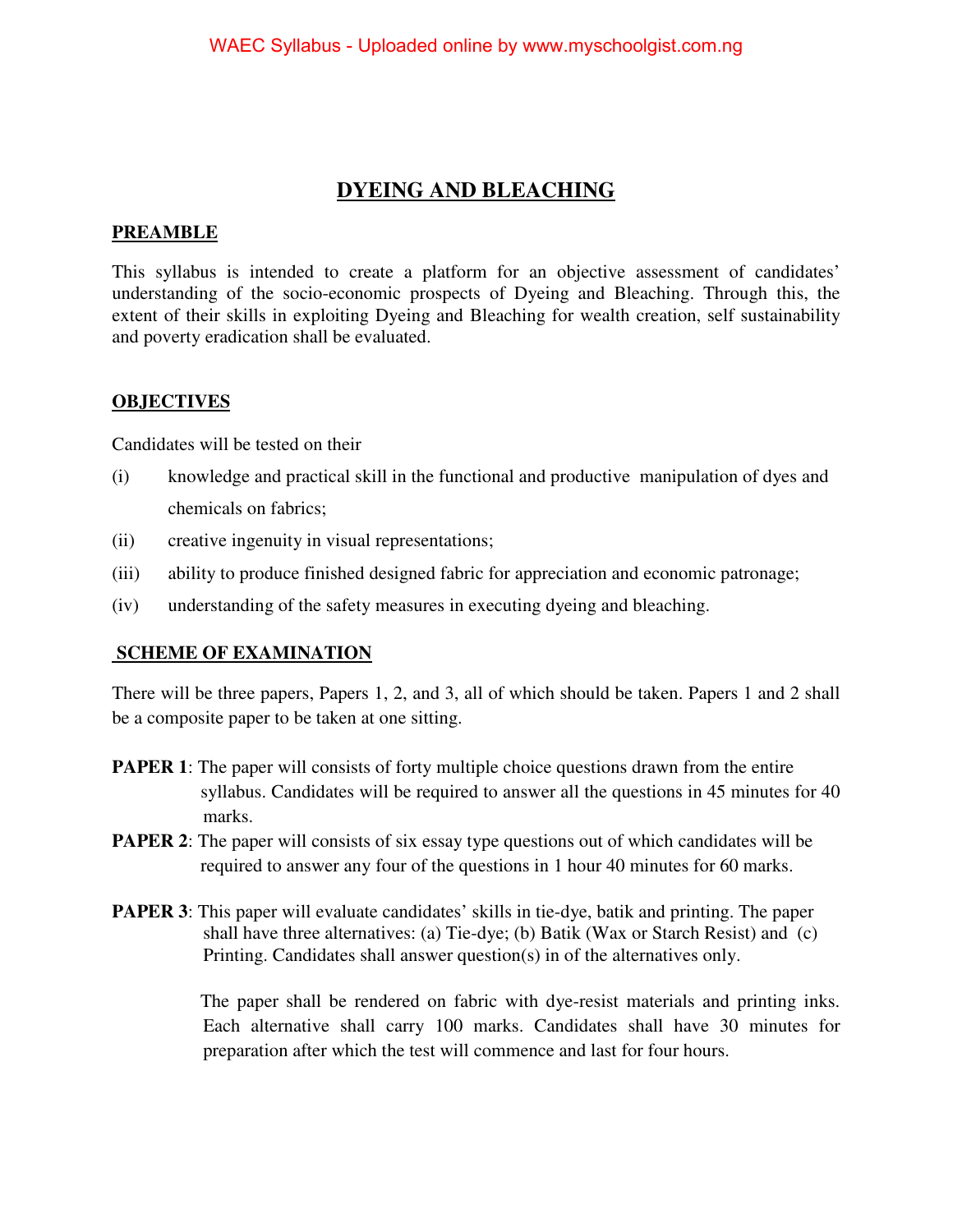The test will be conducted and assessed on-the-spot by a visiting Examiner appointed by the West African Examinations Council (WAEC). The question paper will be made available to candidates at least two weeks before the date of the test.

#### **DETAILED SYLLABUS**

#### **1. INTRODUCTION TO TIE-DYE.**

- (a) Meaning of tie- dye
- (b) Types of tie-dye designs
- (c) Materials and tools for tie-dye

### **2. COLOUR MANIPULATION AND MOTIF FORMATION**

- (a) Definition of colour
- (b) Classes of colours
- (c) Formation of motifs for designs
- (d) Using motifs to create impressions on the fabric
- (e) Creation of patterns e.g repeat, mirror, halfdrop, halfslide, block etc.

#### **3. SAFETY AND PRECAUTIONS**

- (a) Safety materials to be used when dyeing e.g. nose and mouth masks, rubber gloves, apron, cold water, petroleum jelly e.t.c.
- (b) Proper storage of chemicals
- (c) Proper handling of electrical appliances
- (d) Importance of safety precautions

### **4 PREPARATION OF DYE**

- (a) Meaning of dye
- (b) Types of dyes e.g.(synthetic and natural dyes)-cold-water dye(reactive), warm / hot-water dye (dylon) etc.
- (c) Preparation of dye bath

### **5. DYEING PROCESSES**

- (a) Dyeing procedures
	- i. Plain dyeing
	- ii. Pattern dyeing e.g tieing techniques, marbling
- (b) Finishing (oxidation, washing, starching, ironing and packaging)

### **6. INTRODUCTION TO BATIK**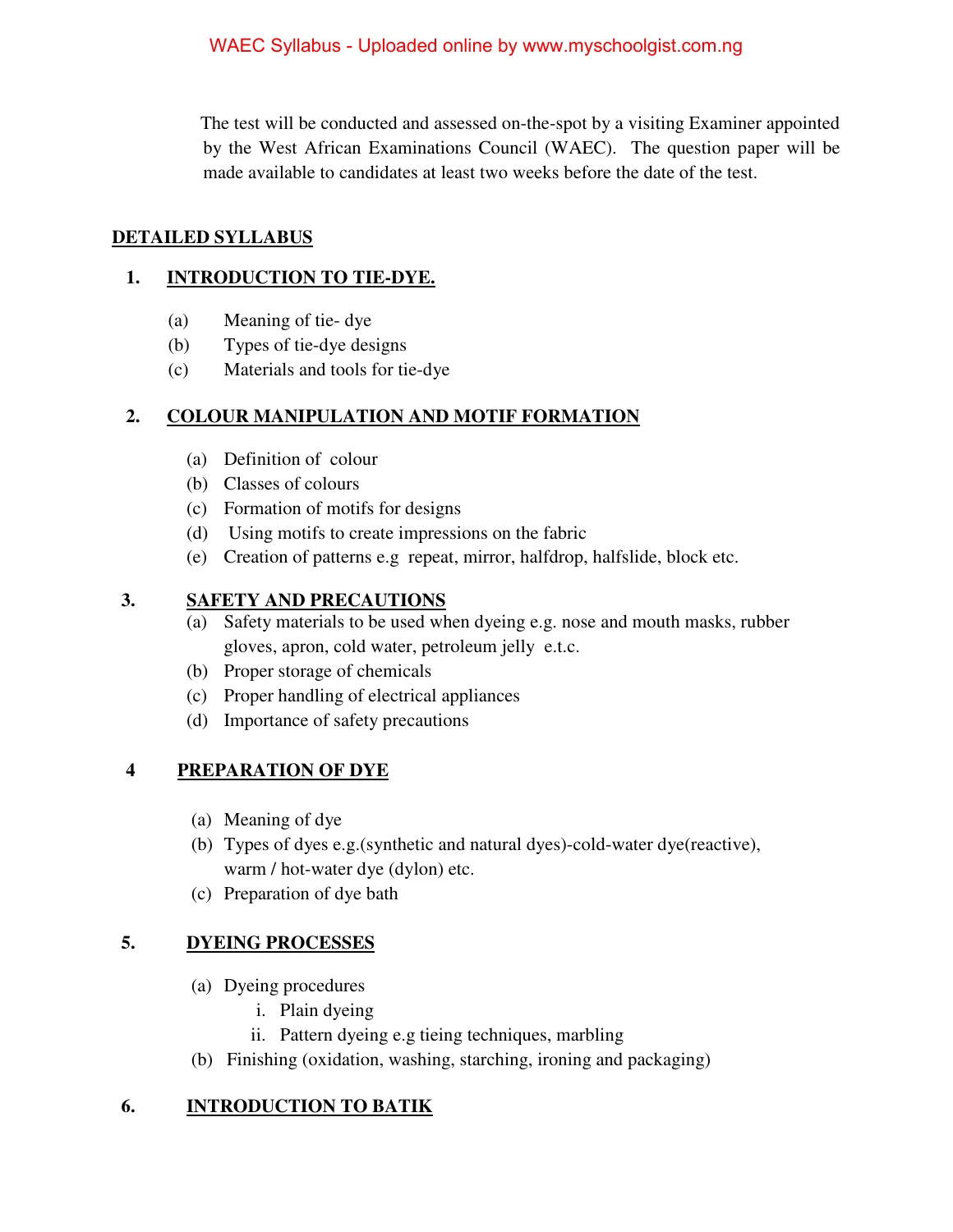- (a) Meaning of batik
- (b) Types of batik e.g freehand, splashing, cracking, blocking, etc
- (c) Materials and tools for batik e.g wax, fabric, tjanting, form, starch, yam, flour, dyes etc

# **7. BATIK**

# **(1) Wax Resist Method**

- (a) Preparation of fabric, wax and other materials
- (b) Waxing techniques and precautions
- (c) Oxidation and de- waxing
- (d) Finishing.

## **(2) Starch Resist Method**

- (a) Meaning of starch
- (b) Materials and tools for starch resist technique
- (c) Preparation of paste
- (d) Safety and precautions in starch resist method
- (e) Different methods of starch resist e.g. stenciling, freehand drawing, screening and stamping
- (f) Oxidation and removal of starch
- (g) Finishing

### **8. FABRIC PRINTING**

- 1) Meaning of printing
- 2) Printing techniques e.g relief process (lino), intaglio, silk screen etc.
- 3) Tools, materials and equipment for printing
- 4) Motif formation
- 5) Production process of fabric printing
- 6) Finishing

# **9. TIE-DYE AND PRINTING**

- (1) (a) Introduction to tie-dye printing
	- (b) Techniques used to print on tie- dye e.g. direct printing, discharge printing, resist printing, transfer printing, etc.
	- (c) Materials and tools for tie-dye and printing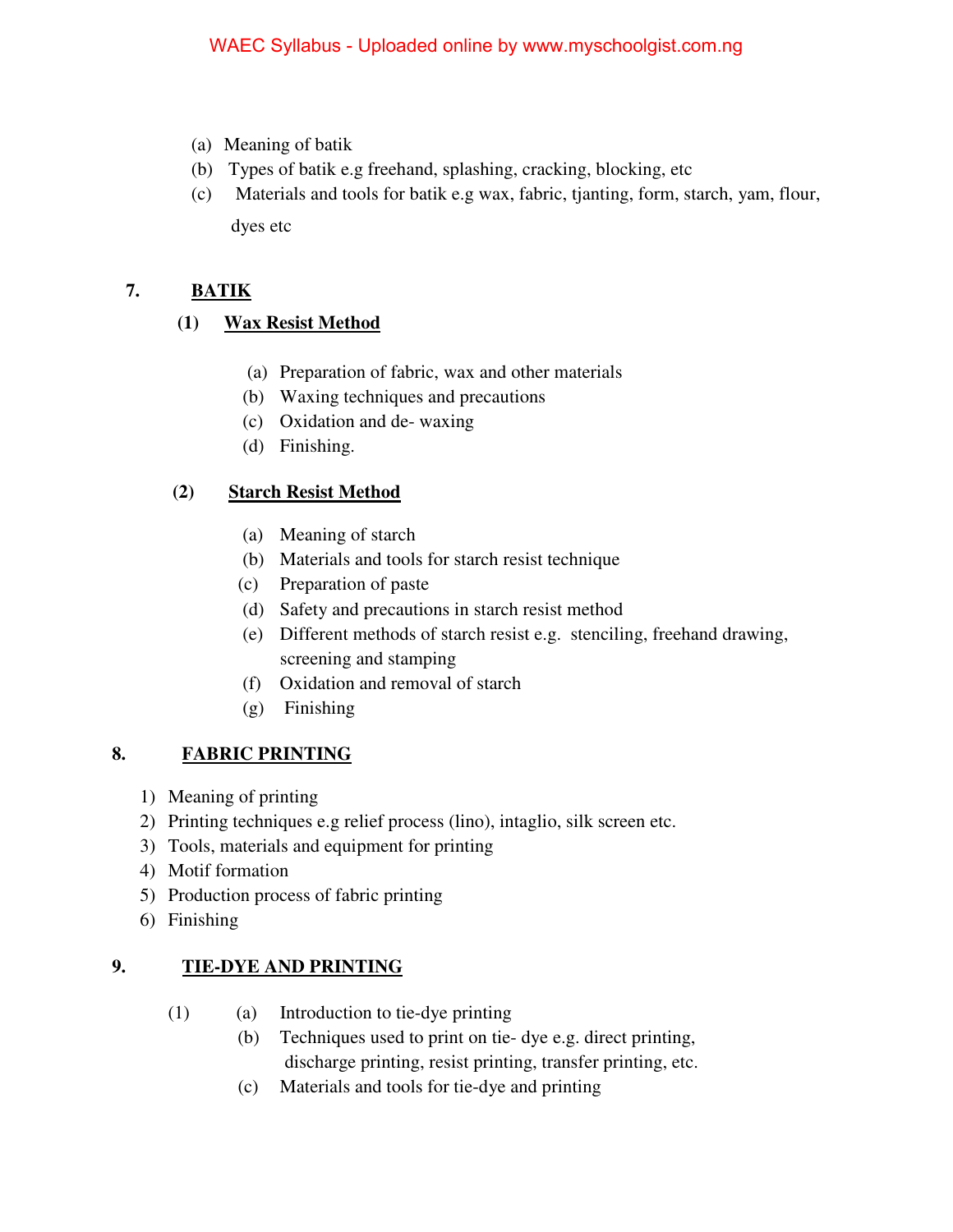- (d) Finishing
- (2). (a) Meaning of bleaching
	- (b) Types of bleaching e.g chlorine bleaching and oxygen bleaching
	- (c) Materials and tools for bleaching e.g fabric, chemicals( choloros, caustic soda, hydrosulphite etc).
	- (d) Application of bleach on fabric.

### **LIST OF MATERIALS, TOOLS AND EQUIPMENT**

- 1. Alum
- 2. Bee wax
- 3. Boiling ring / Electric Kettle
- 4. Bowls of different sizes
- 5. Brown paper or old newspaper
- 6. Brushes, sable and bristle
- 7. Cardboard
- 8. Caustic soda, hydrosulphite, chlorine, chlorous, sodium chloride
- 9. Chisel
- 10. Cutting knives
- 11. Cutting saw/ machine
- 12. Drawing pins
- 13. Drawing sheet
- 14. Dye stuffs
- 15. Eraser
- 16. Fabric (assorted)
- 17. Foam
- 18. Frame for stretching fabric and a medium sized screen printing frame
- 19. Generator
- 20. Hand drier
- 21. Pressing iron
- 22. Lino sheets
- 23. Lino cutters
- 24. Long table for printing
- 25. Masking tapes
- 26. Metal pot
- 27. Plastic
- 28. Mixing cups
- 29. Needle and thread
- 30. Nylon(thick or carpet)